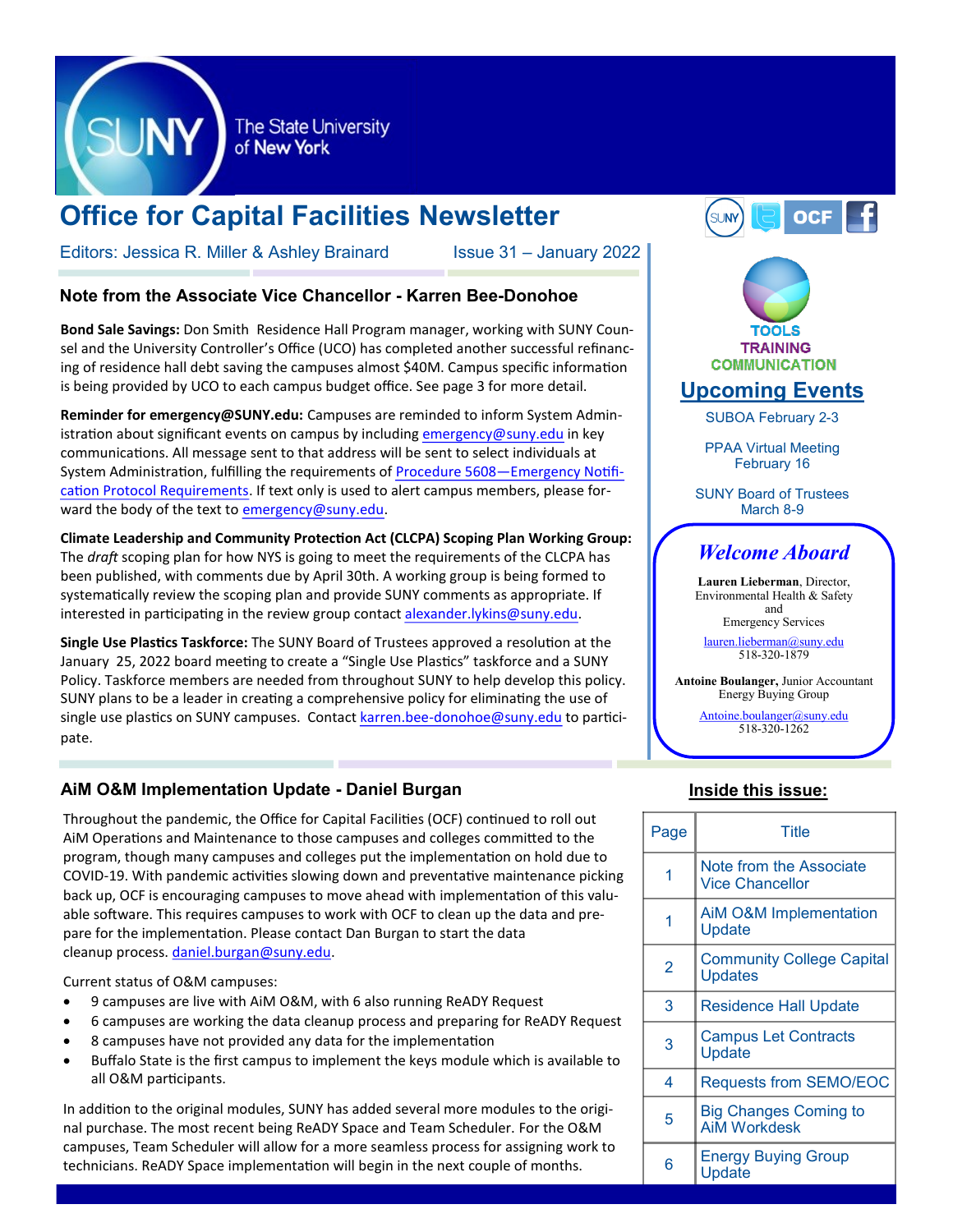

# **Community College Capital Updates - Rebecca Goldstein**



## **Capital Request for 22/23**

Governor Hochul included in the 2022-23 executive budget the capital requested by SUNY for the community colleges, including \$56.9M in new capital appropriation on behalf of 23 colleges, for 69 projects. This reflects a rebound from last year, when COVID-19 caused delays and suspended planning.

While the majority of this request is restricted to critical maintenance repairs and life safety projects, a few projects are included to meet the needs of new and changing programs at the colleges. These projects are considered critical to the State's recovery by continuing to maintain accreditation and retain enrollment.



# **Capital Reports**

Colleges should have received quarterly capital reports the first week of January. These reports outline historic and current projects, along with any unused/future appropriation allocated to the college. Please note the following:

- Review old projects and if possible, close the project(s). Otherwise update the work status and project dates.
- Provide cash flow projections for each active and future project.
- Instructions are provided with the report, but feel free to contact Rebecca Goldstein with any questions.

## **Capital Project Announcements and Promotion**

It is heartening to see both SUNY and State leaders recognizing, promoting and attending events to highlight community colleges' new facilities and programs across the State. Recent celebrations include the grand opening of the *Broome Community College Culinary and Event Center*, and the groundbreaking events for both the Finger Lakes Community College nursing program *Sands Center for Allied Health* renovations and addition, and the *Finger Lakes Workforce Development Center* at Monroe Community College.

In order to be proactive, please contact Rebecca Goldstein if you have an upcoming event, such as a ribbon cutting for a new facility that may be of interest to SUNY leadership or the Governor. Rebecca will work with college staff in forwarding information about the college and program to SUNY's communication department, to expand exposure both locally and statewide.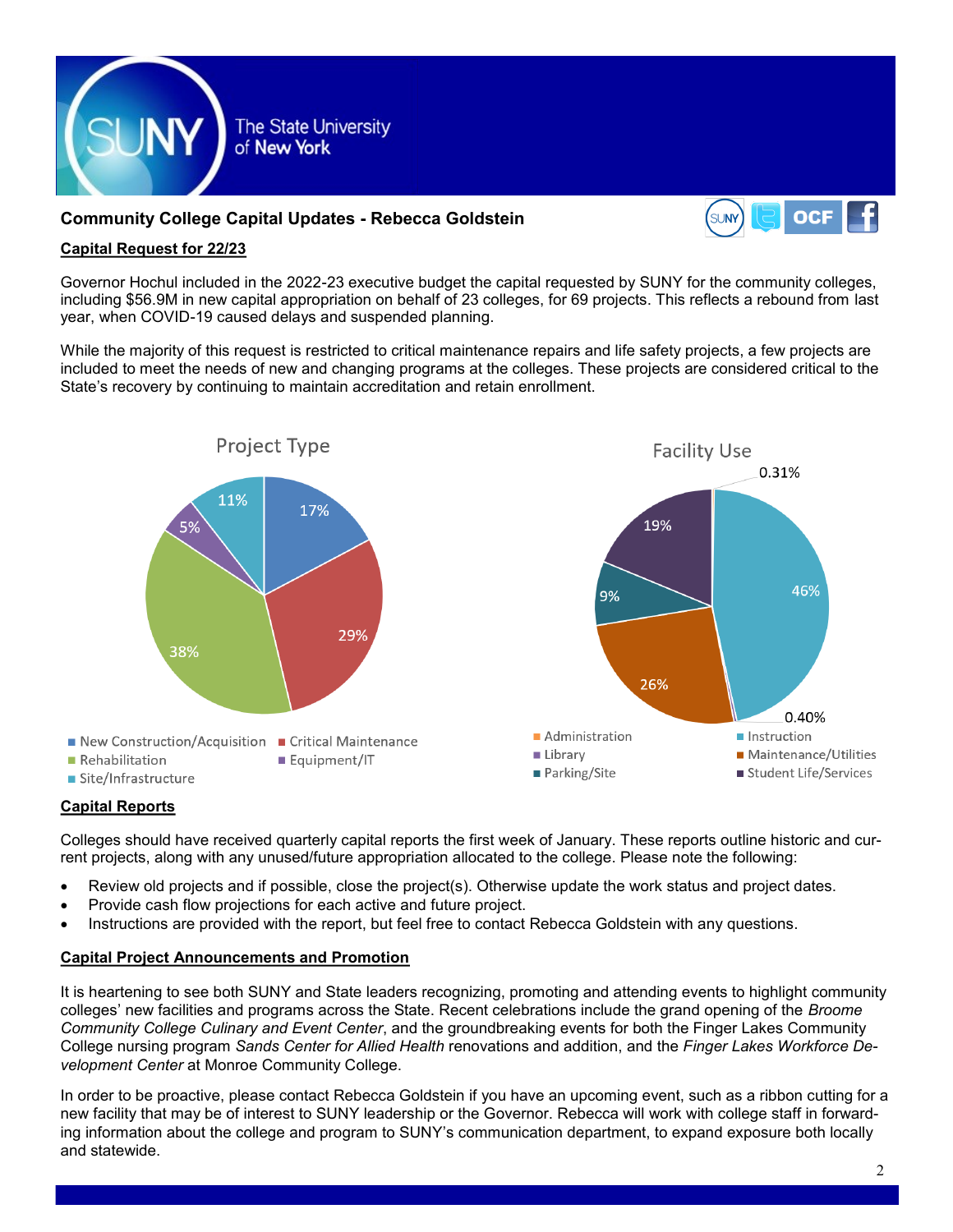



## **Residence Hall Update – Historically low interest rates present refunding opportunity – Donald Smith**

Earlier this fall, a refunding opportunity was presented to SUNY for the residence hall bond program. After nearly 3 months of wildly fluctuating interest rates, the sale was finalized and closed December 2. While preparing for the sale, the savings estimates ranged from \$42M in early September to a low of \$18M in early November.

In the end, timing was on SUNY's side as the markets rebounded to provide an approximate savings of \$40M, spread out over the next 25 years. This sale refinanced roughly \$350M of debt from the 2012-2018 sales. New debt issued at 2.5% replaced prior bonds at 3.5%-4.5%

This refunding was very challenging and unique for the res hall program. It included a "Tender and Exchange" component for the first time. In a "Tender" transaction, bondholders are given the option to sell their current bonds back to the issuer for a premium. In an "Exchange" transaction, bondholders are given the option to exchange

### **Campus Let Contracts Updates – Jessica Miller**

#### **Office of the State Comptroller Approvals**

When submitting a contract to the Office of the State Comptroller (OSC) for approval, it is important to ensure the completion dates listed are consistent. The completion date is identified on page one of the agreement, and again in Section 4.20. A completion date is also identified in the Notice to Bidders. If the timeframe for a contract shifts, and the date listed in the Notice to Bidders is no longer relevant, the campus should include an explanation for the change in the submittal to OSC. If the dates do not match, and an explanation is not provided, OSC will raise the completion date as an audit question.

#### **Contract Begin and End Dates**

OSC will sometimes change the dates on a contract in SFS. These changes are often made to "D contracts" because a contract is not fully executed, or started, until OSC has approved the contract. Based on the information provided in the SUNY Construction Checklist, OSC will change the "begin date" to the day OSC approves the contract, or to 10 days after approval of the contract. This results in the contract date being different in SFS than it is in SUNY FMS. SUNY bulk loads information to SFS, and unfortunately that bulk loading goes one way; changes made in SFS are not transmitted back to FMS. If a contract change is sent up to OSC, and the documentation references a date different than the one OSC can see in SFS, OSC will reject the change order. To avoid this, prior to transmitting the first change order to OSC the

their current bonds for new DASNY bonds. In both instances, DASNY issues new tax exempt bonds at the lower interest rate to generate savings for the program. For this sale, the "Tender and Exchange" component contributed an additional \$5M in savings compared to utilizing a traditional taxable advance refunding.

The detailed savings by campus is still being formulated, once the details are available, the SUNY Controller's Office will provide updated debt service schedules to campuses.



campus should go into SFS and FMS to compare the begin and end dates of the contract. If the contract dates in SFS and FMS do not match, contact your University Controller's Office Representative, who can correct the date in FMS prior to transmitting the change order.

#### **Campus Let Memorandum of Understanding**

Under the Campus Let Contracts Program, each campus has a Memorandum of Understanding (MOU) in place with the State University Construction Fund. The MOU identifies many of the rules, regulations, policies, and procedures governing SUNY's capital procurements. In essence, the MOU requires the campus, as a letting agency, to adhere to all applicable rules and regulations related to the use of the Fund's capital appropriations, including:

- Obtaining Division of Budget and Executive chamber approval to let campus administered design and construction contracts (DOB B-1184);
- Providing SUNY Controllers Office with closeout information necessary to capitalize the asset for all contracts of \$100,000 or more;
- Completing and certifying accuracy of the annual non -governmental (private use) survey detailing the percentage of private use in each campus facility; and
- **Following the Fund Program Directives**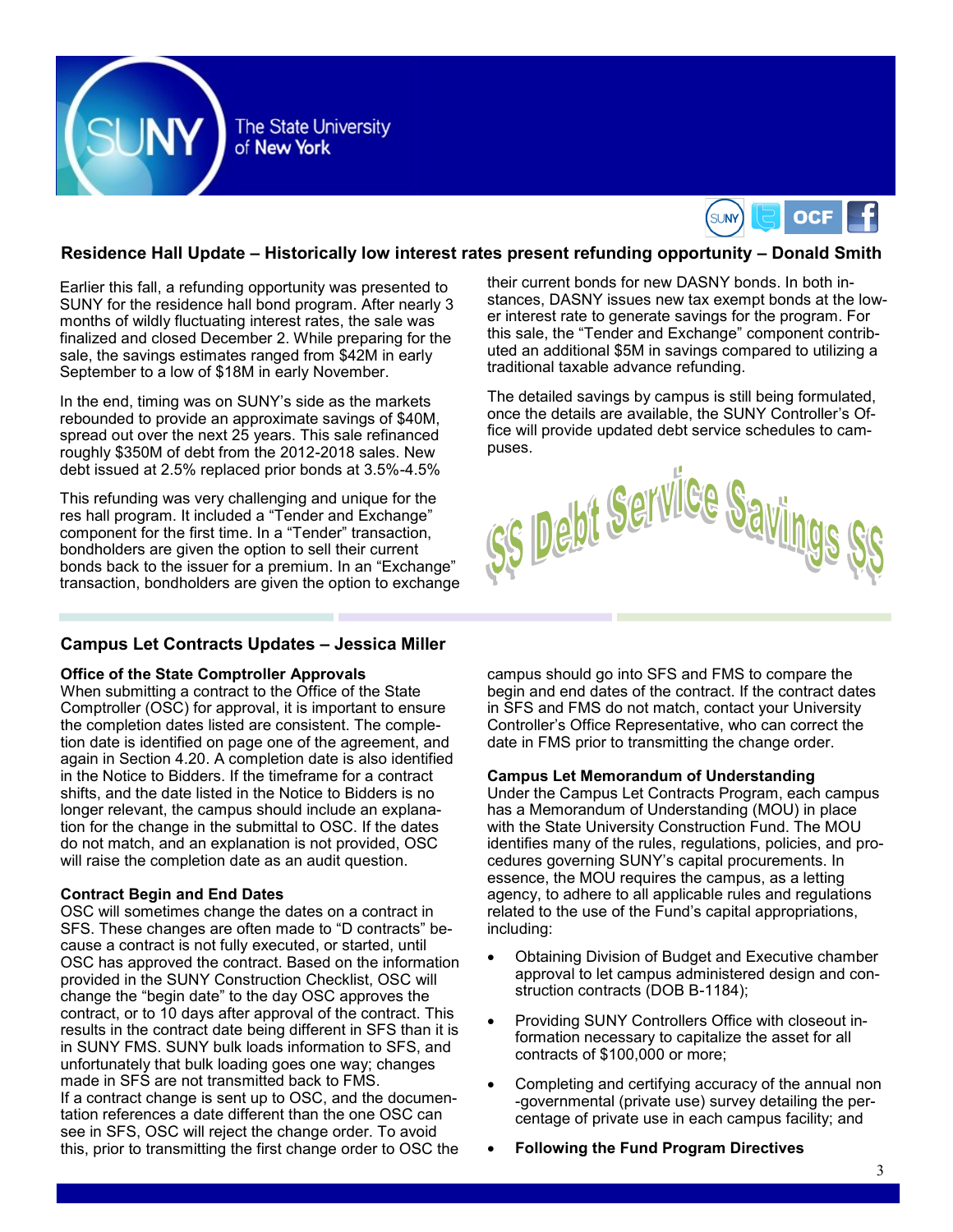



# **Requests from the State Emergency Management Office/ Emergency Operations Center - Allen Styno**

SUNY as a state agency has a role in the state's response to natural disasters or public health emergencies such as COVID-19. Periodically, the NYS Emergency Operations Center (NYS EOC) will request support from SUNY in the form of:

- √ Equipment or vehicles;
- √ Personnel;
- √ Space for logistics; and/or
- √ Shelters to be operated by the American Red Cross.

Some recent successes of SUNY contributions to the NYS EOC include:

- SUNY System Administration drivers delivered supplies from the Albany Stockpile to assist the repatriation center at JFK as part of COVID-19 response and planning.
- SUNY campuses have provided staffing of crucial vaccination pods, including at Old Westbury where a staff member will soon to be taking on the temporary role of incident commander for the State vaccination site.



• SUNY Polytechnic staff retrieved and drove a 500-gallon water tank from the Oriskany Stockpile to Gloversville to aid the town during a town wide water main break.

These are shining examples of SUNY participating as part of the statewide effort, and how teamwork really makes a difference!

Requests to for assistance from the EOC are sent to the Office for Capital Facilities (OCF). OCF transmits these requests to the closest campuses. Most requests are time sensitive, and should be addressed as soon as possible. If the request is for personnel, please consult with the campus human resources office, who may know of staff willing to volunteer to support the request. If the request is for equipment, supplies, or use of buildings or parking lots, please review with the facilities office and/or campus leadership to confirm availability.

As SUNY strives to participate in the overall response being coordinated through the NYS EOC, it is imperative campuses help whenever possible. SUNY campuses are advised to review and understand the resources available at the campus! OCF urges emergency managers to also proactively meet with facilities and human resource departments to develop lists of potential staff and existing equipment resources, ahead of the need.

When receiving an email stating it is a request from the NYS EOC or the State Emergency Management Office, please make every effort to respond as soon as possible. A response is appreciated regardless of whether the campus can or cannot support the request.

Requests may come from the email address [SUNYBunker@suny.edu](mailto:SUNYBunker@suny.edu) or directly from Karren Bee-Donohoe, Lauren Lieberman, or Allen Styno.

If you have any questions or concerns, or would like to participate as an NYS EOC liaison, please contact Allen Styno [allen.styno@suny.edu.](mailto:allen.styno@suny.edu)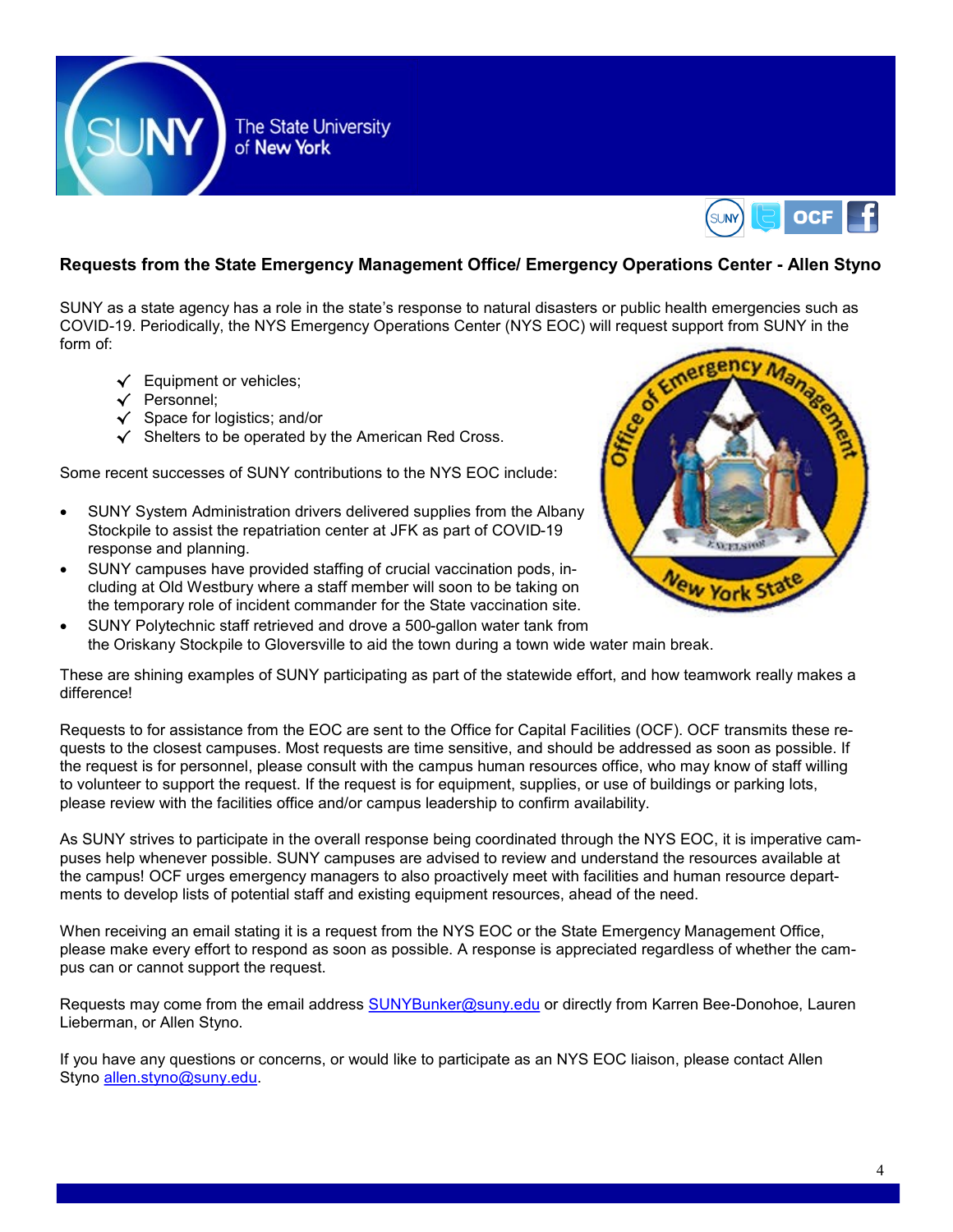



# **Big Changes Coming to the AiM WorkDesk - Patrick Deloughery**

The Office for Capital Facilities will be rolling out a new and improved AiM WorkDesk in 2022. Changes to the WorkDesk include:

- Collapsible menu
- Enhanced search functionality
- Ability to create favorite queries, reports, and screens.

The WorkDesk will also be home to role-specific or group-specific dashboards. These dashboards will be developed with feedback from the campuses. An individual with multiple AiM roles can be given access to multiple dashboards, with each dashboard focusing on a specific aspect of that individual's job. The image below is just one example of what a technician on the Operations & Maintenance side of the house could see. Conversations about the dashboards will be ongoing throughout 2022.

|                         | <b>AIM WorkDesk</b>                                     |                                                       |                                                                          |                                           |                      |                       |                                                  |              |                                      |                                                 |  | Henry                                   |                | ⊕             |  |
|-------------------------|---------------------------------------------------------|-------------------------------------------------------|--------------------------------------------------------------------------|-------------------------------------------|----------------------|-----------------------|--------------------------------------------------|--------------|--------------------------------------|-------------------------------------------------|--|-----------------------------------------|----------------|---------------|--|
|                         | ASI Status                                              |                                                       | $\Omega$<br>$\check{~}$                                                  |                                           |                      |                       |                                                  |              |                                      |                                                 |  | 020 - Non-PM Work Management (EMPLOYEE) |                | $\check{~}$   |  |
| $\star$                 | Non-PM Work Incomplete (EMPLOYEE)                       |                                                       |                                                                          |                                           |                      |                       |                                                  |              |                                      |                                                 |  |                                         |                |               |  |
| $\mathbf{\mathfrak{D}}$ | <b>NON-PM PHASES INCOMPLETE (EMPLOYEE)</b>              |                                                       |                                                                          |                                           |                      |                       |                                                  |              |                                      |                                                 |  | NON-PM INCOMPLETE (EMP                  |                |               |  |
| 년                       | Show $5 \times$ entries                                 |                                                       |                                                                          |                                           |                      |                       |                                                  |              |                                      |                                                 |  |                                         |                |               |  |
| $\equiv$                | <b>Work Order</b><br><b>Description</b><br>Phase        |                                                       |                                                                          |                                           | Property             | Contact               | <b>Contact Phone</b>                             |              | <b>Desired Date</b>                  | <b>Status</b>                                   |  |                                         |                |               |  |
|                         | WATER LEAKING FROM FLUSH HANDLE<br>210323-001030<br>001 |                                                       |                                                                          |                                           | 1035                 | <b>Forrest Blaine</b> | 555-867-5309                                     |              |                                      | <b>ASSIGNED</b>                                 |  |                                         |                |               |  |
|                         | 001<br>HANG WHITEBOARD<br>210323-001046                 |                                                       |                                                                          | 1011                                      | <b>Madison Scout</b> |                       | Aug 9, 2021                                      |              | <b>AWAITING MATERIALS</b>            |                                                 |  |                                         |                |               |  |
|                         | 210323-001060                                           | INSTALL NEW PROJECTOR IN CONFERENCE ROOM<br>001       |                                                                          |                                           | 1001                 | <b>Tilda Marshall</b> |                                                  |              | <b>ASSIGNED</b><br>Jul 25, 2021      |                                                 |  |                                         |                |               |  |
|                         | 210323-001060                                           | 002<br>ADD POWER FOR NEW PROJECTOR IN CONFERENCE ROOM |                                                                          |                                           | 1001                 | <b>Tilda Marshall</b> |                                                  | Jul 25, 2021 |                                      | <b>NEW</b>                                      |  |                                         |                |               |  |
|                         |                                                         |                                                       | NON-PM PHASES INCOMPLETE BY STATUS (EMPLOYEE)                            |                                           |                      |                       | NON-PM PHASES INCOMPLETE BY WORK CODE (EMPLOYEE) |              |                                      | NON-PM PHASES INCOMPLETE BY BUILDING (EMPLOYEE) |  |                                         |                |               |  |
|                         | <b>Incomplete Phases by Status</b>                      |                                                       |                                                                          | Incomplete Phases by Work Code            |                      |                       |                                                  |              | <b>Incomplete Phases by Building</b> |                                                 |  |                                         |                |               |  |
|                         |                                                         |                                                       |                                                                          |                                           |                      |                       |                                                  |              |                                      |                                                 |  |                                         |                |               |  |
|                         |                                                         |                                                       | $\equiv$<br><b>ASSIGNED</b><br><b>O</b> NEW<br><b>AWAITING MATERIALS</b> | 3<br>$\overline{c}$<br>Phases<br>$\Omega$ | <b>ELECTRICAL</b>    | <b>PLUMBING</b>       | <b>FINISH CARPENTRY</b>                          | Ξ            | 1001<br>Building<br>1035<br>1011     | $\Omega$                                        |  |                                         | $\overline{2}$ | $\equiv$<br>3 |  |
|                         |                                                         |                                                       |                                                                          |                                           |                      | Work Code             |                                                  |              |                                      |                                                 |  | Phases                                  |                |               |  |

Please reach out to the [AiM Help Desk](mailto:AiMHelp@suny.edu) if you would like more information about the new WorkDesk view or if you would like to move forward with upgrading your WorkDesk. Please also continue to reach out for any training requests or other AiM related questions at ([AiMHelp@suny.edu\)](mailto:AiMHelp@suny.edu).